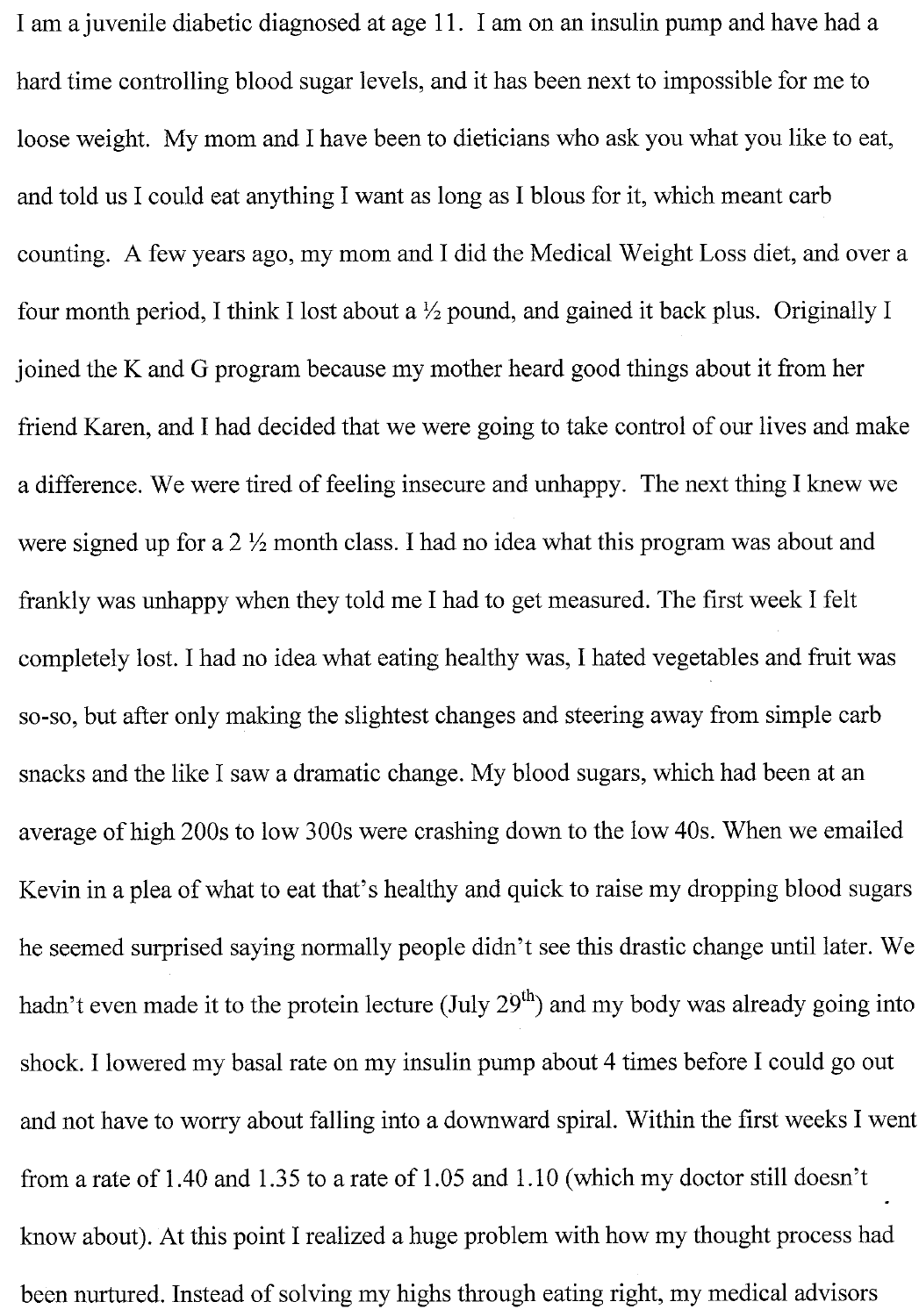would throw more insulin at the problem. That's like trying to get yourself out of debt by spending more money. The more insulin I took, the more weight I gained, and the less control I had. As a diabetic we strive to keep a slow hill like raise and fall in blood sugars keeping our levels in the low 100s. As a pumper I had been told that I was no longer restricted and could eat whatever I wanted. What they failed to tell me is the less nutrient rich foods I ate, the more insulin I would have to take and I would still experience the spiking up and down rollercoaster effect us diabetics try to steer away from. I have worked very hard and only lost around 10 lbs., but to me that is 10 lbs I have been unable to lose since I was diagnosed in  $5<sup>th</sup>$  grade and it has made a world of difference. To close, I would like to share a conversation I had with a fellow diabetic at school. In our class we were talking about mountains in our lives and my friend and I immediately referenced our diabetes. I began to tell him about how I had been changing my diet and the world of change it has made. He then told me his doctors had just recently advised him to take a dose of insulin well in advance of meals so he could experience less of a rollercoaster effect with the school's unpredictable meal plan. At this point I really realized what a great gift I have been given by K and G because this is no longer such an issue for me. The foods that I have been eating raise my blood sugars so slow in comparison to foods I had eaten before that I don't have to worry about taking insulin in advance. I still struggle day to day making good choices and occasionally see a high or two, but from an average of 200 to 300 I have come down to an average of 70 to 100. I am very excited to go and get my A1C for my upcoming doctor's appointment (which was around a 10.8 last time I was there) and I hope to send my doctor into severe shock from the drastic changes that have occurred these past weeks. Hopefully soon K and G will start seeing more juvenile